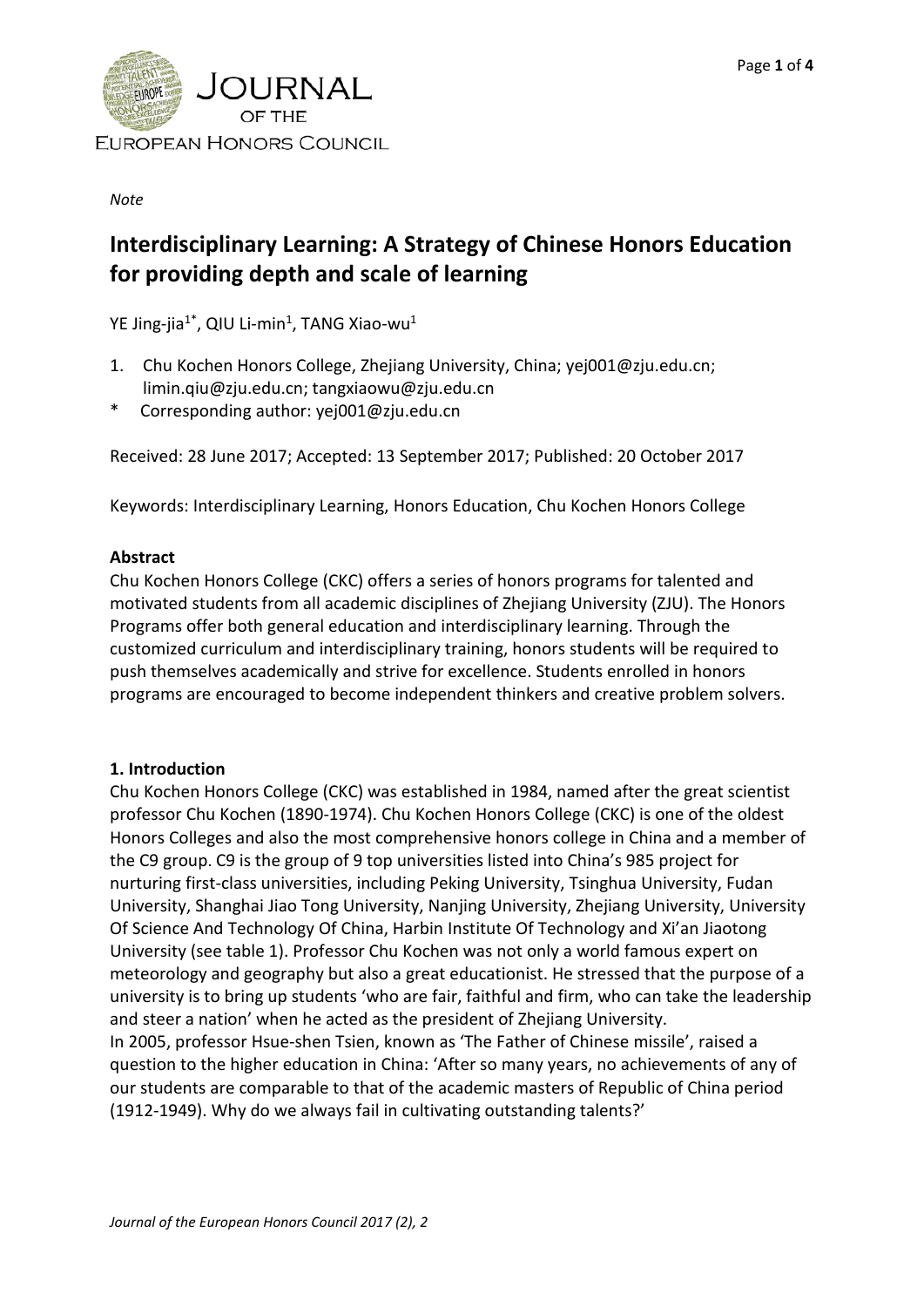| <b>University Name</b>                              | <b>Program Name</b>                                                      | <b>Establishe</b><br>d Time | <b>Number of</b><br><b>Honors</b><br><b>Students</b> | <b>Number of</b><br><b>Students at</b><br><b>University</b> | <b>Proportion</b> |
|-----------------------------------------------------|--------------------------------------------------------------------------|-----------------------------|------------------------------------------------------|-------------------------------------------------------------|-------------------|
| University of Science<br>and Technology of<br>China | School of the<br><b>Gifted Young</b>                                     | 1978                        | 520                                                  | 7400                                                        | 7.02%             |
| Zhejiang University                                 | Chu Kochen<br><b>Honors College</b>                                      | 1984                        | 1760                                                 | 22929                                                       | 7.68%             |
| Xi'an Jiaotong<br>University                        | Class for Gifted young<br>people<br>/ Qian Xuesen<br>Experimental Class/ | 1985/<br>2007               | 920                                                  | 16126                                                       | 5.71%             |
| Harbin Institute of<br>Technology                   | Honors School of<br><b>HIT</b>                                           | 1993                        | 480                                                  | 16280                                                       | 2.95%             |
| Nanjing University                                  | <b>Kuang Yaming</b><br><b>Honors School</b>                              | 1998                        | 400                                                  | 12800                                                       | 3.13%             |
| Peking University                                   | Yuanpei College                                                          | 2001                        | 480                                                  | 11368                                                       | 4.22%             |
| <b>Fudan University</b>                             | Wangdao Program                                                          | 2010                        | 680                                                  | 14100                                                       | 4.82%             |
| Shanghai Jiao Tong<br>University                    | Zhiyuan College                                                          | 2010                        | 560                                                  | 16116                                                       | 3.47%             |
| <b>Tsinghua University</b>                          | <b>Tsinghua Xuetang</b><br><b>Personnel Cultivating</b><br>Plan          | 2011                        | 560                                                  | 15184                                                       | 3.69%             |
| Total                                               |                                                                          |                             | 6360                                                 | 132303                                                      | 4.81%             |

*Table 1. Chinese C9 Collegiate Honors Colleges and Programs*

*Source: Ye, Qiu & Xing, 2017*

## **2. Focus of the College**

As a response to the 'question of Tsien', Chu Kochen Honors College improves the honors programs to help students to develop their innovative ability and build up a solid academic background, by emphasizing on interdisciplinary study and encouraging innovation. A series of honors courses and seminar courses are offered to honors students, and multidisciplinary scholars from across the university are invited to be mentors of honors students. The current programs of CKC include Honors Program of Science & Engineering (mixed class), Honors Program of Liberal Arts & Social Science, Pursuit Science Class, Badenian Class program for medicine, Composite Training Programs and so on.

## **3. Programs**

For example, the Honors Program of Science & Engineering (mixed class) was started from 1984, aiming to enhance the science foundation of engineering students and to improve the ability of science students to innovatively use practical knowledge and solve real problems. A special curriculum is designed to help students build up a solid academic background in Science, including a diverse array of honors-level core courses, departmental honors courses, interdisciplinary honors courses and leadership development. During the first two academic years, the curriculum aim is capacity training. Honors courses provide depth and breadth of study. Honors students also benefit from the customized curriculum which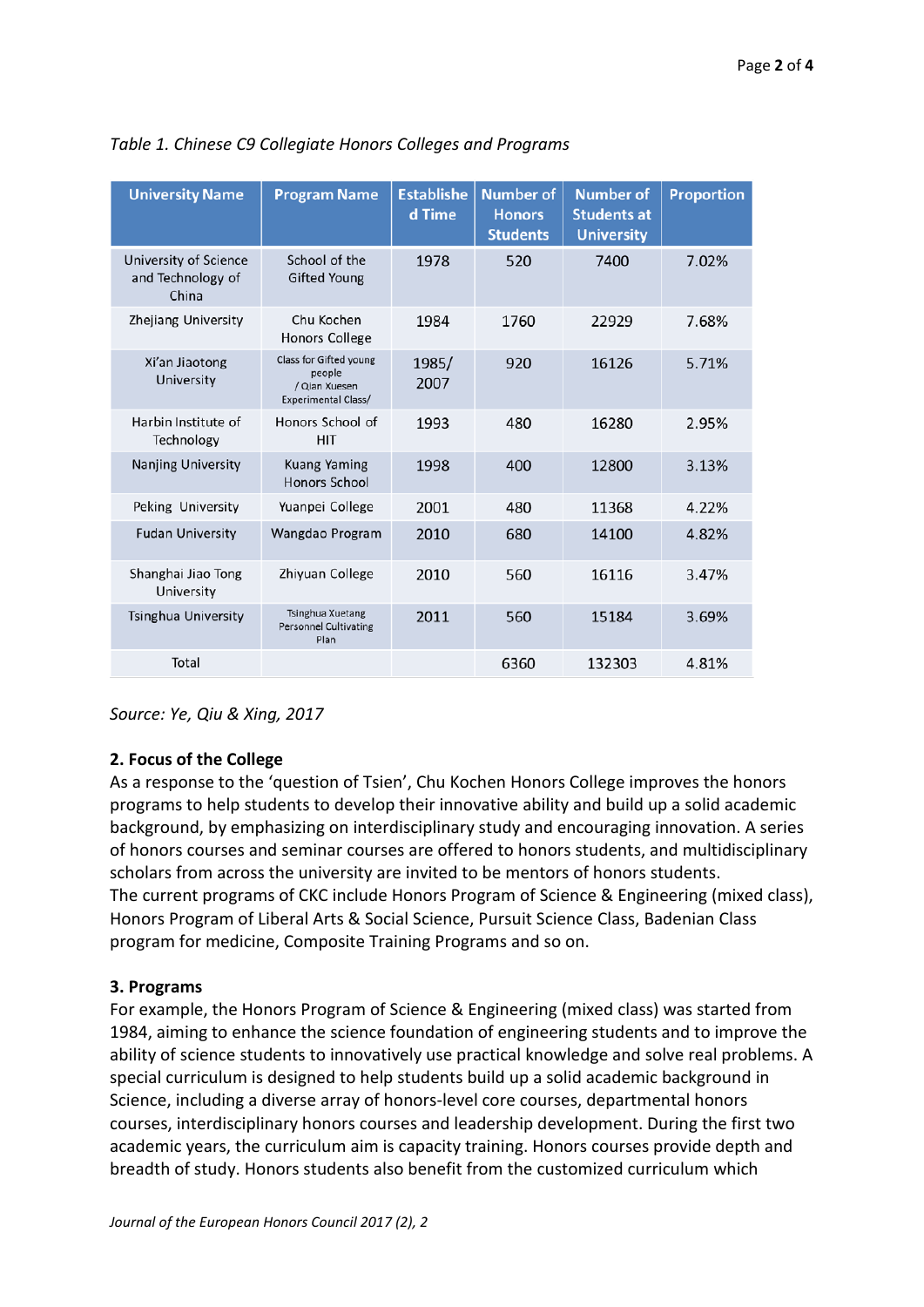includes interdisciplinary seminars and sequenced courses on research methods and a series of interdisciplinary seminars on topics not typically offered by other departments (e.g. in CKC, every year experts are invited to interpret for honors students the research work which won the Nobel Prize). For the following two years, all students are to select their majors in any field offered at ZJU and they need to complete a research project and a thesis under the advisement of a faculty mentor. Honors students are encouraged to engage in more interdisciplinary studies. And the students can also earn honors credit by overseas study and internship experiences. Students of CKC pursue majors in all undergraduate divisions, and they are encouraged to develop the ability to understand the content, merit, and limitations of different issues in science.

A vibrant community is created among students and teachers through the social and cultural activities orchestrated by the program. To enrich college lives, CKC organizes a series of campus cultural activities. As a symbol of the special cultivating style in CKC, MIX Day is celebrated every autumn. It includes a series of exciting activities to show the students' creativity, dreams and abilities.

Since 2015, three interdisciplinary learning programs have been carried out in CKC, including Finance + Mathematics, Computer Science + Statistics, Automation + Computer Science. These programs are supported by the School of Economics, School of Mathematical Sciences, College of Computer Science and Technology, and College of Control Science and Engineering, under the coordination of the CKC. The interdisciplinary programs offer double degree / double professional training in four years for selected students and are expected to bring advantages not only to students but also mentors and the university. However, to improve the model of interdisciplinary education there are still some issues which need exploration and perfection:

1. How to recognize the students with high potential and open-minded.

2. How to provide an effective platform for communication between teachers and students involved in the interdisciplinary programs.

Each year, about 500 new students are selected for CKC. Only the top ten percent incoming freshmen and current full-time ZJU students with a minimum GPA of 4.0 may apply to join the CKC. The honors students are selected based on their high school GPA, performance in screening tests and interviews which focus on their ambition, potential traits, stress coping skills, leadership, responsiveness, independent spirit and initiative. They must maintain at least a 3.0 cumulative GPA and complete 22 credits per semester in the first two years to keep in good standing with the Honors College.

These honors students are instructed by a group of the best scholars who are full of enthusiasm for the honors programs on campus. To teach in honors or guide honors students, faculty must be distinguished in their research field and with rich teaching experiences. To emphasize interdisciplinary learning, students are encouraged to form interdisciplinary teams to tackle projects of their interests under the guidance of an interdisciplinary team of mentors.

Up to date, there are about eight thousand honors alumni of CKC worldwide. Some of them have already made remarkable contributions in their own fields. One of the honors alumni, Professor Wu Zhaohui, is now the president of Zhejiang University and the dean of CKC. Facing the complicated and rapidly changing environments in higher education, some research projects of higher education are also carried out in CKC to provide clues of what will